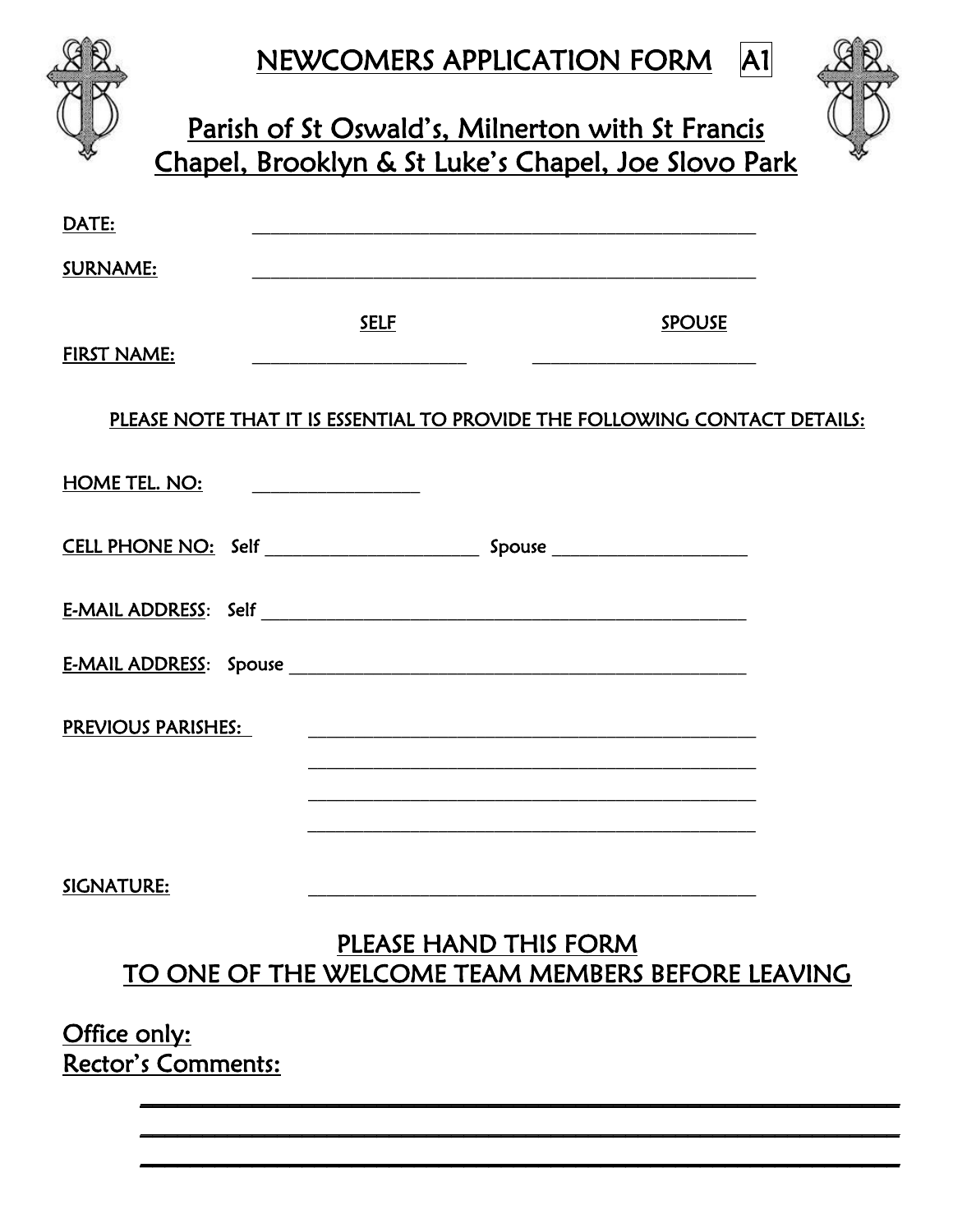Not only is it the desire of this Parish that we assist you in your Christian Way of Life, but we also need your help in building up the Body of Christ here.

Please indicate how we can help you and how you would like to get involved

in the life of our Parish and community.

## (Please mark with an X in the appropriate place)

| Home Cell [ ]                         | Choir                        | $\mathsf{L}$ | Sacristan | $\sqrt{1}$   | Sunday School teacher                | $\mathsf{L}$ |
|---------------------------------------|------------------------------|--------------|-----------|--------------|--------------------------------------|--------------|
| Altar Servers [ ]                     | Flowers [ ]                  |              |           |              | Sidespersons [ ] Wed Coffee Mornings | $\mathsf{L}$ |
| Prayer Chain [ ]                      | Reading of Lessons           |              |           |              | Maintenance (bldings)                | $\mathsf{L}$ |
| Mens Group [ ]                        | <b>Confirmation Teachers</b> |              |           | $\mathbf{1}$ | <b>Sunday Teas</b>                   | $\Box$       |
| Wholeness Task Team / Social Outreach |                              |              |           | $\mathbf{I}$ | Youth (activities)                   | $\mathsf{L}$ |
| Other                                 |                              |              |           |              | Youth (ministry)                     | I 1          |

To assist with the maintenance and the furtherance of God's Kingdom in this Parish, I offer the following amount to God from my income for the period January to December 20……. We encourage parishioners to pay by stop order or EFT to reduce bank charges etc. To keep confidentiality, **only your pledge number** must be quoted as a reference. Thank you.

|               | <b>Stop order: Standard Bank, Milnerton</b><br>Branch Code: 026509 Current |
|---------------|----------------------------------------------------------------------------|
| A/c 073084735 |                                                                            |
|               |                                                                            |
|               |                                                                            |
|               |                                                                            |

BY REGISTERING AS A NEW MEMBER AND SIGNING THIS FORM,

YOU ARE OPTING IN TO OUR MAILING LIST,

AND CONSENT TO THE TERMS OF OUR PRIVACY POLICY & THE POPI ACT (2021).

SEE www.stoswalds.org.za

YOU MAY OPT OUT AT ANY TIME FROM RECEIVING EMAILS.

WHATSAPP & NEWSLETTERS FROM ST OSWALD'S. Revised July 2021